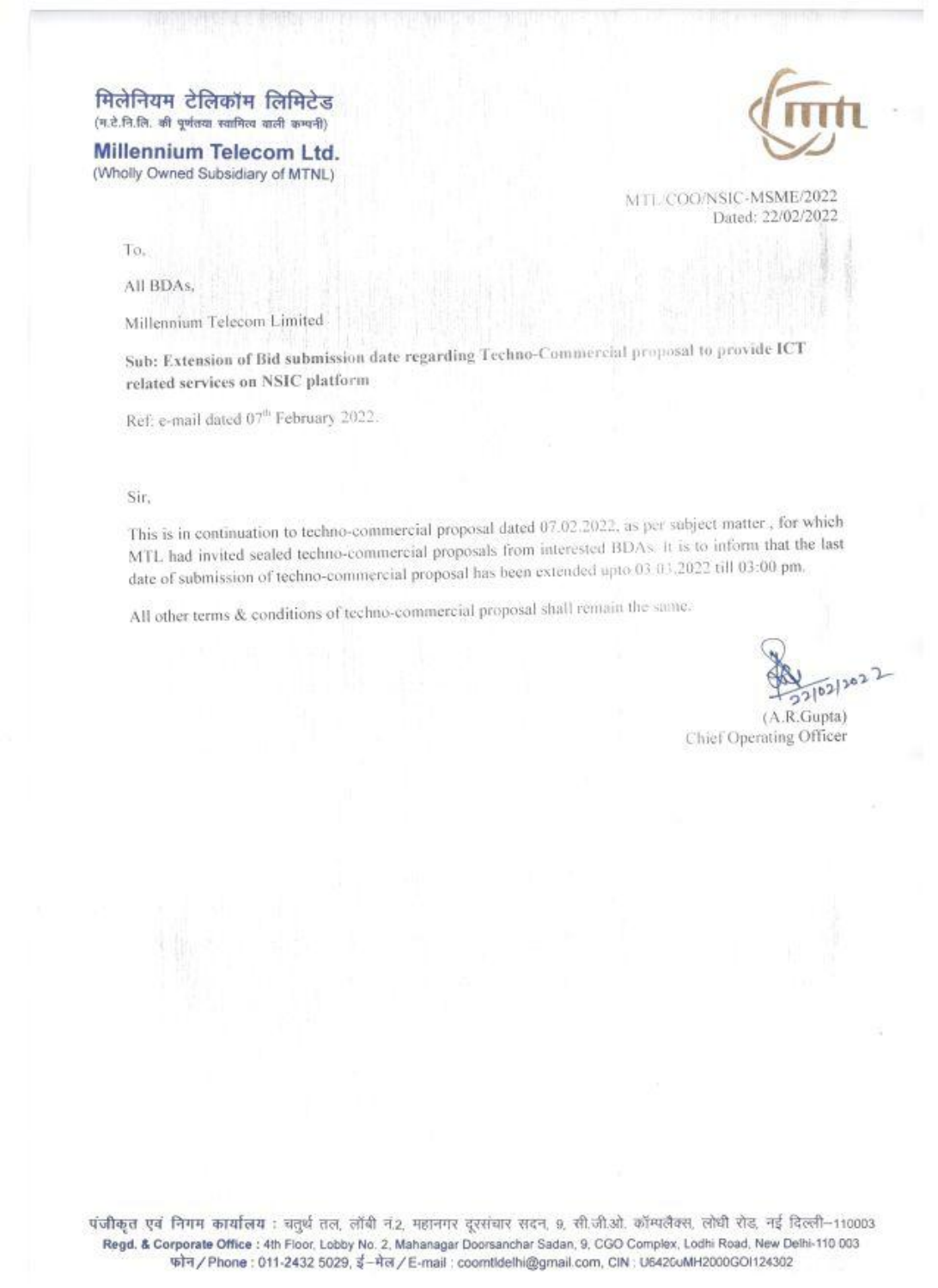## **Techno-Commercial proposal to provide ICT related services on NSIC platform**

To,

All BDAs, MTL

Dear Madam/Sir,

Greetings from MTL!

Please find enclosed the web link <https://www.msmemart.com/DigitalServices> of National Small Industries Corporation Limited platform providing ICT related services. MTL is in process to provide ICT related services to MSMEs customer on the above said NSIC platform.

Product/Service Category i.e. Information Communication and Technology (ICT) enabled digital services (Software, App/Cloud/Digital Infrastructure/B2B/B2C/e-Com Service Provider).

Sub-Category:

- 1. Software Services (such as ERP, Accounting, Manufacturing Design, Regulatory Compliances including GST, other software packages etc.)
- 2. Cloud Services (Platform as a service- PaaS, Software as a service- SaaS)
- 3. Digital Infrastructure (IaaS, Hardware, Smart devices)
- 4. Artificial Intelligence solutions
- 5. Internet of Things (IOT) and Machine to Machine (M2M) solutions
- 6. B2B and B2C E- Commerce Solutions
- 7. Others

The detailed terms and conditions of NSIC are attached as Annexure-1.

The BDA, who have been offerings ICT related services and interested to work with Millennium Telecom Ltd. (MTL) to provide ICT related services on NSIC platform, may submit your willingness along with techno-commercial proposal containing catalog details and rate card of the products/services in sealed envelope, by 03.03.2022 upto 03.00 pm positively, at the following address:

## COO, MTL

Room. No. 4208,

4 th Floor, MDS Sadan,9 CGO Complex

Lodhi Road, New Delhi-110003

Please note that all the cost relating to this process (EMD/ PBG etc if required) will be borne by BDAs.

(A.R.Gupta) COO, MTL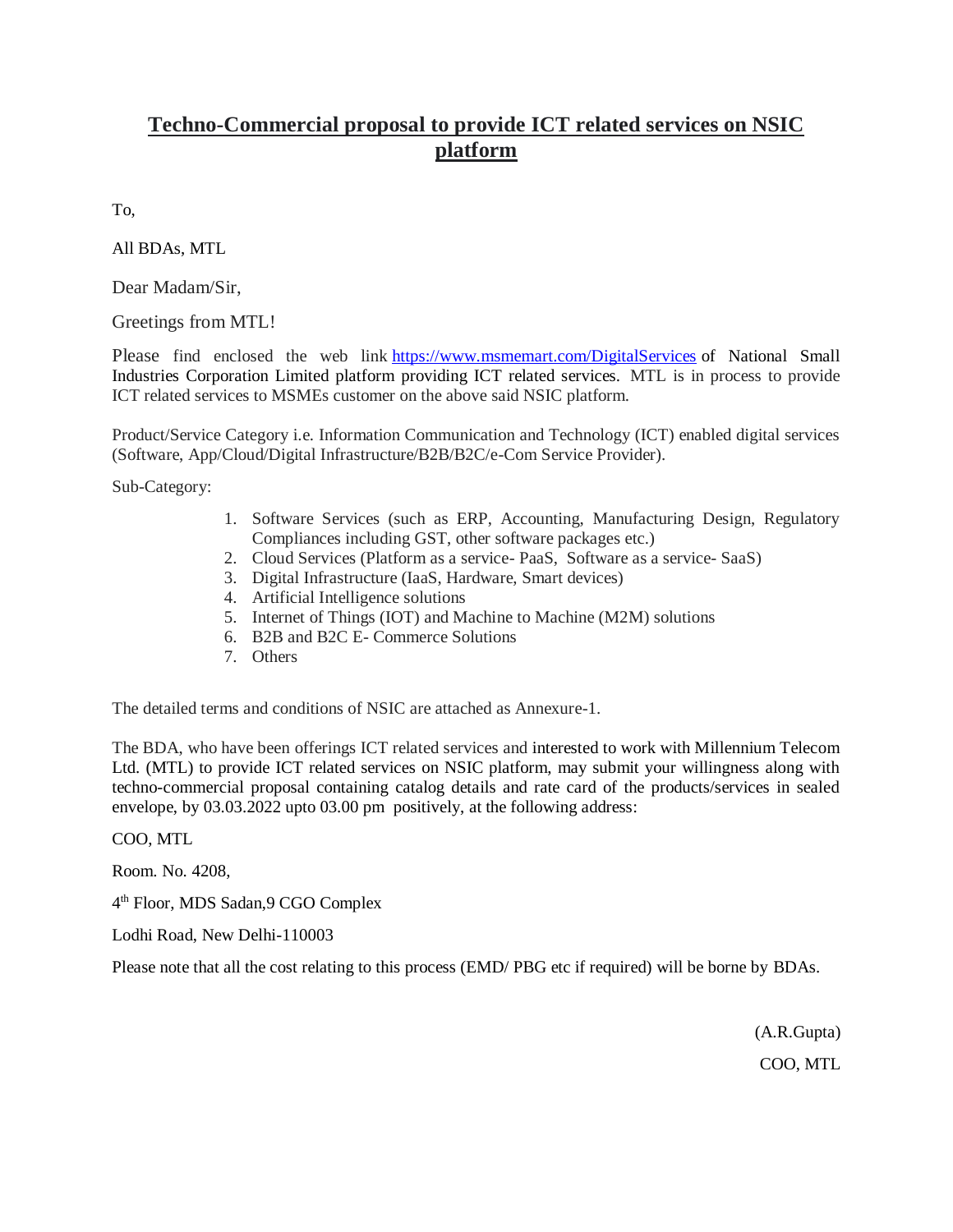## **Annexure-1**

Below is the brief on NSIC ICT Digital Services Facilitation:

1. National Small Industries Corporation (NSIC), is an ISO 9001:2015 certified Government of India Enterprise under Ministry of Micro, Small and Medium Enterprises (MSME). NSIC has been working to promote, aid and foster the growth of micro, small and medium enterprises in the country. NSIC operates through countrywide network of offices and Technical Centres in the Country. In addition, NSIC has set up Training cum Incubation Centre managed by professional manpower.

2. NSIC facilitates Micro, Small and Medium Enterprises with a set of specially tailored scheme to enhance their competitiveness. NSIC provides integrated support services under Marketing, Technology, Finance and other Support service such as Online Marketing support Services which is a one-stop, one-window bouquet of aids that will provide information on business, technology and finance, and also exhibit the core competence of Indian SMEs through digital presence. The corporation is offering Online Marketing support Services through its B2B portal [http://www.msmemart.com](http://www.msmemart.com/) . The portal has a member base of more than 185,000 MSMEs from India. The key features and services of the portal include unlimited tender information, trade leads, member's homepage, featured product catalogue, Request for Quotation etc.

3. NSIC has recently forayed into Digital Services Facilitation through aggregation with leading service providers of ICT Services mainly ERP & Accounting Software, Sales & Marketing solutions, Connectivity & Collaboration, Cloud based software suite etc. In order to facilitate MSMEs in terms of Technology adoption and achieve higher business efficiencies, business automation and compliances, NSIC act as an aggregator and facilitator of ICT Enabled Digital Services to MSMEs on transparent and affordable prices by way of on-boarding various service providers offering different products/ services that are required by MSMEs for adopting the digital ways of managing their businesses.

The buyers would be primarily MSMEs and service providers would be empanelled by NSIC that offer products/services under key categories on commercial model preferably with special offer to MSMEs. A service charge at a minimum rate of 6% on would be retained by NSIC from the NSIC offer price for its role of Aggregator while all after-sales service and warranties etc would be the responsibility of the Service Provider. To begin with only those service providers are being empanelled whose products/services are available on "off-the-shelf" basis and can be availed by the MSMEs on a "plug-n-play" model.

4. The following process flow/ modus operandi is followed for enabling the ICT Services to MSMES through NSIC:

I. The applications for facilitation of ICT Services would be accepted at the NSIC Branches and NTSCs (hereinafter referred to as FOs) in the prescribed Customer Application Form (CAF) in hard copy with full payment and the requisite documents such as PAN and GSTN (if available).